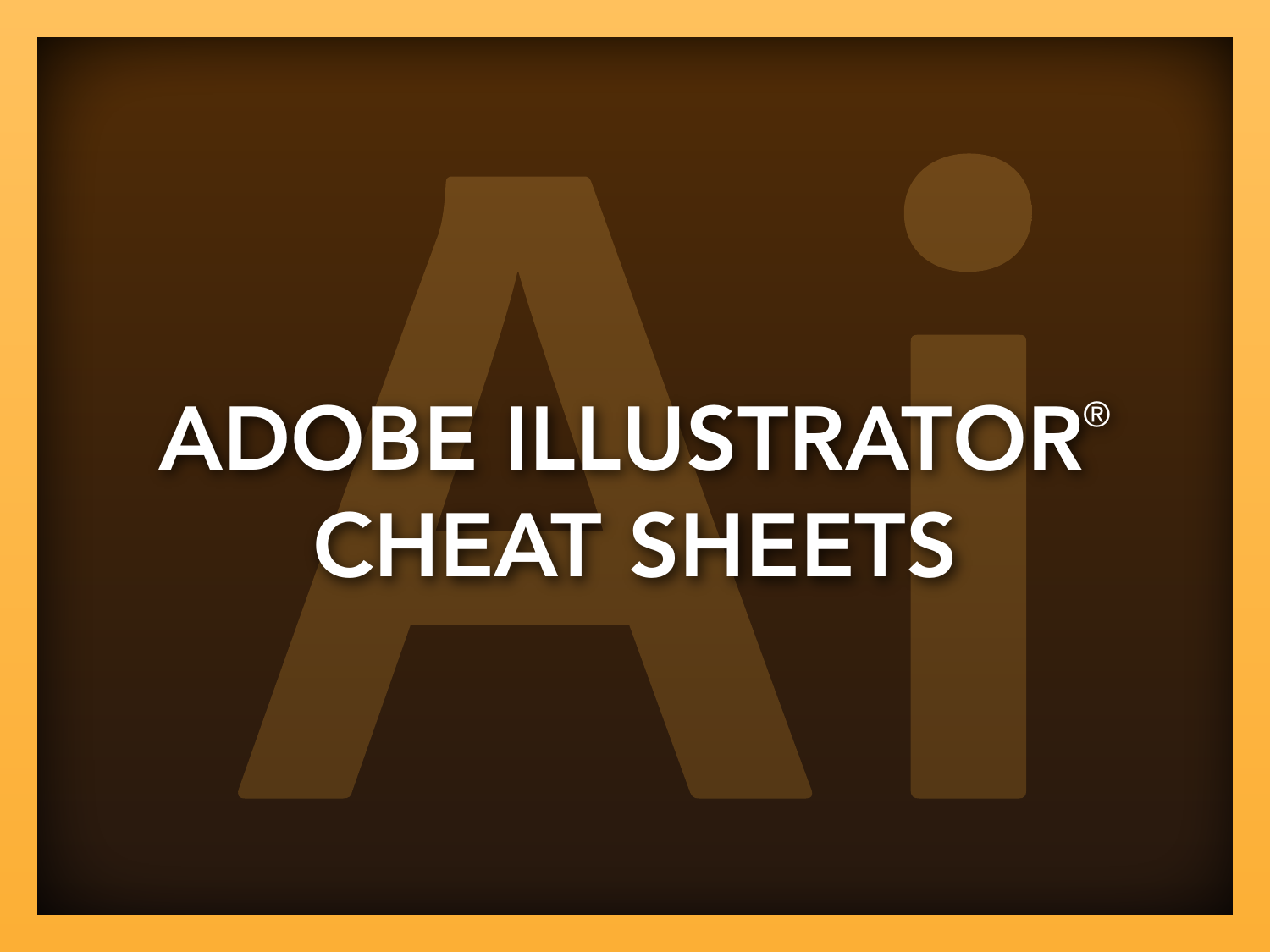#### ILLUSTRATOR CS6 TOOLS PANEL CHEAT SHEET

|                                                                 | 1111111111 |                         |                                                        |
|-----------------------------------------------------------------|------------|-------------------------|--------------------------------------------------------|
| Selection Tool (V) -----------------                            |            |                         |                                                        |
| Magic Wand Tool (Y) -----------------                           |            |                         |                                                        |
| Pen Tool (P)                                                    |            |                         | ---------------------------- Type Tool (T)             |
| Line Segment Tool (\) ----------------                          |            |                         | ---------------------- Rectangle Tool (M)              |
|                                                                 |            |                         |                                                        |
| Blob Brush Tool (Shift+B) ----------------                      |            |                         | 7------------------------ <b>Eraser Tool</b> (Shift+E) |
| Rotate Tool (R) -------------------------                       |            | 凹                       | 7----------------------------- Scale Tool (S)          |
| <b>Width Tool</b> (Shift+W) - - - - - - - - - - - - - - - - - - |            | Æ.                      | 7--------------------- Free Transform Tool (E)         |
| <b>Shape Builder Tool</b> (Shift+M) - - - - - - - - - - - - -   | ☜          | 世                       | <b>Z------------- Perspective Grid Tool</b> (Shift+P)  |
|                                                                 | 図          |                         | Gradient Tool (G)                                      |
|                                                                 | ⇗          | $\overline{\bullet}$    | 7------------------------------Blend Tool (W)          |
| Symbol Sprayer Tool (Shift+S) -------------                     | ۰ō.        | $\mathbf{m}_\mathbf{f}$ |                                                        |
| Artboard Tool (Shift+O) ---------------                         |            |                         |                                                        |
| Hand Tool (H) ---------------------------                       |            |                         |                                                        |
| Fill Color ---------------------------------                    |            |                         | 7--------------------- Toggle Fill/Stroke (X)          |
|                                                                 |            |                         | ------------------------ Stroke Color                  |
| Default Fill and Stroke (D) ------------                        | $\Box_1$   |                         | ---------------------------- Fill Options              |
| Drawing Modes --------------------                              |            | 76                      |                                                        |
|                                                                 |            |                         |                                                        |
|                                                                 |            |                         | ---------- Change Screen Mode (F)                      |

NOTE: Tools with a small arrow in the bottom right corner indicate more tools are available. Click and hold the tool to reveal all available tools.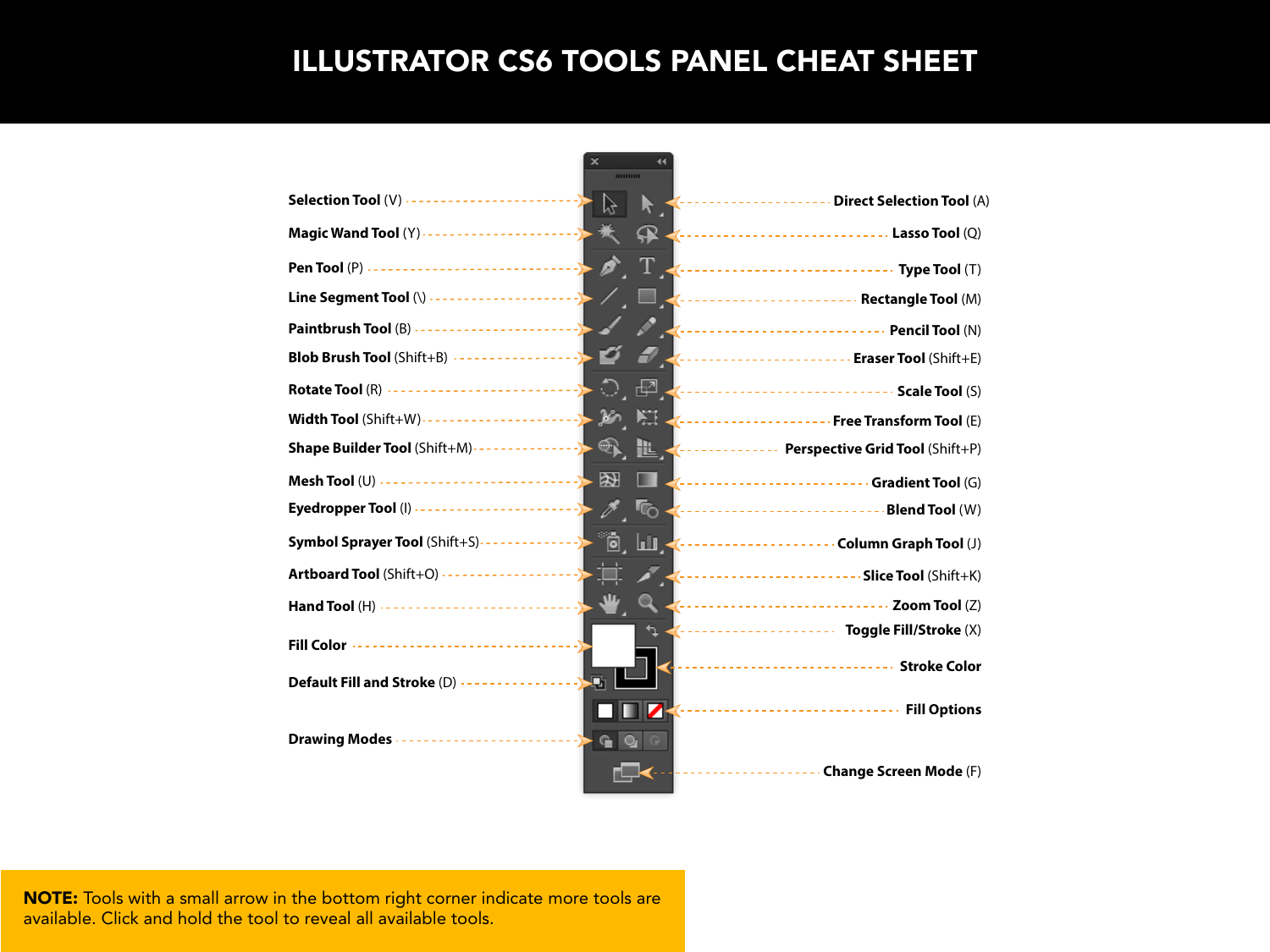#### DECODING THE LAYERS PANEL



NOTE: Layers can be used to list, organize, and edit objects in your document. By default, every new document contains one layer, and each object you create is listed under that lyaer.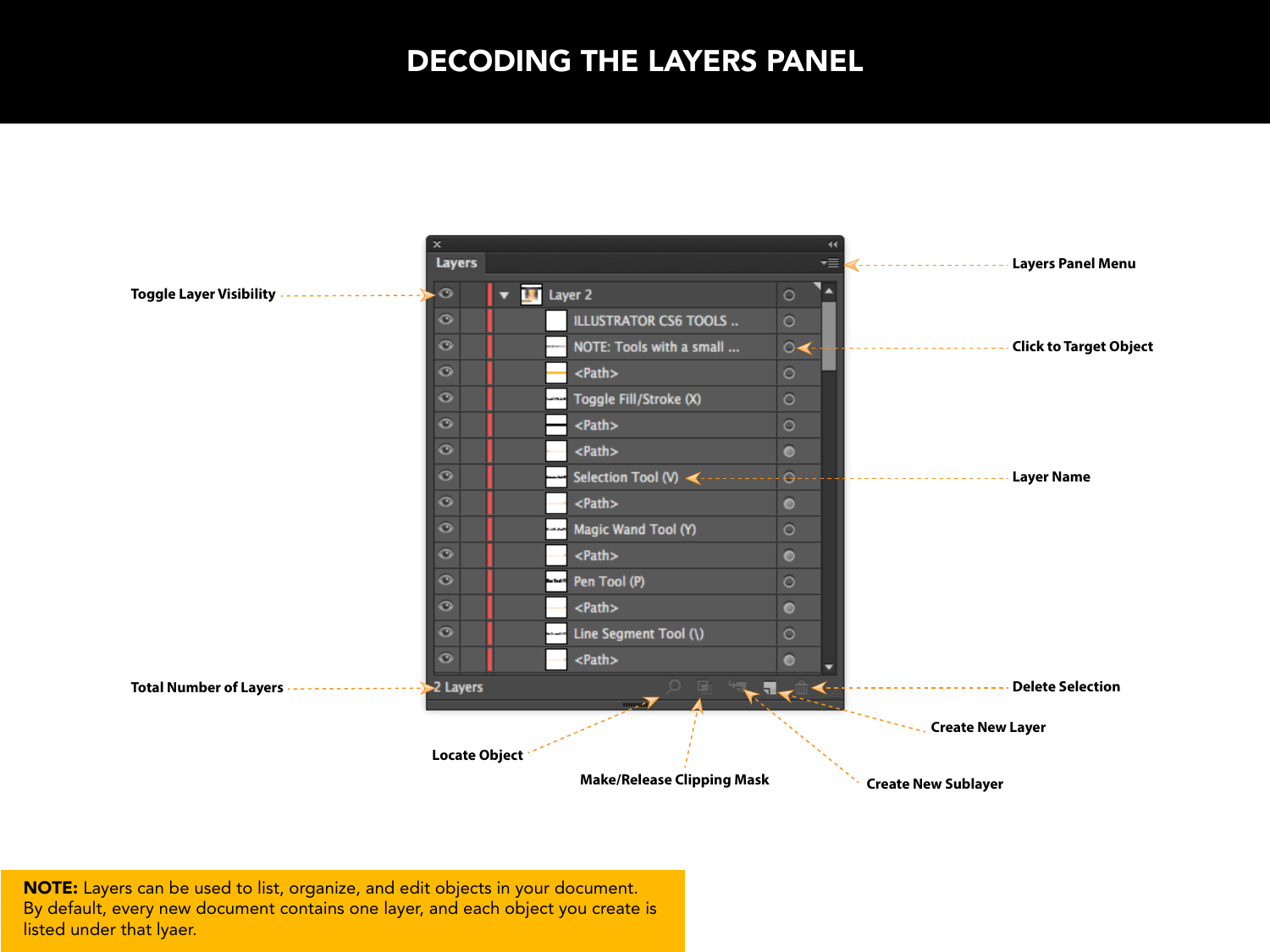## BASIC KEYBOARD SHORTCUTS

| <b>FUNCTION</b>                     | <b>SHORTCUT (MAC)</b> | <b>SHORTCUT (PC)</b> |
|-------------------------------------|-----------------------|----------------------|
| <b>CREATE A NEW DOCUMENT</b>        | $H + N$               | $Ctrl + N$           |
| <b>OPEN A DOCUMENT</b>              | $H + O$               | $Ctrl + O$           |
| <b>SAVE A DOCUMENT</b>              | $\frac{4+5}{5}$       | $Ctrl + S$           |
| REVERT A DOCUMENT TO ORIGINAL STATE | F12                   | F12                  |
| <b>TOGGLE SCREEN MODES</b>          | $\mathsf{F}$          | F                    |
| DEFAULT FILL/STROKE COLORS          | D                     | D                    |
| <b>TOGGLE FILL/STROKE</b>           | X                     | X                    |
| <b>ACCESS BRUSH TOOL</b>            | B                     | B                    |
| <b>ACCESS TYPE TOOL</b>             | т                     |                      |
| <b>ACCESS PEN TOOL</b>              | P                     | P                    |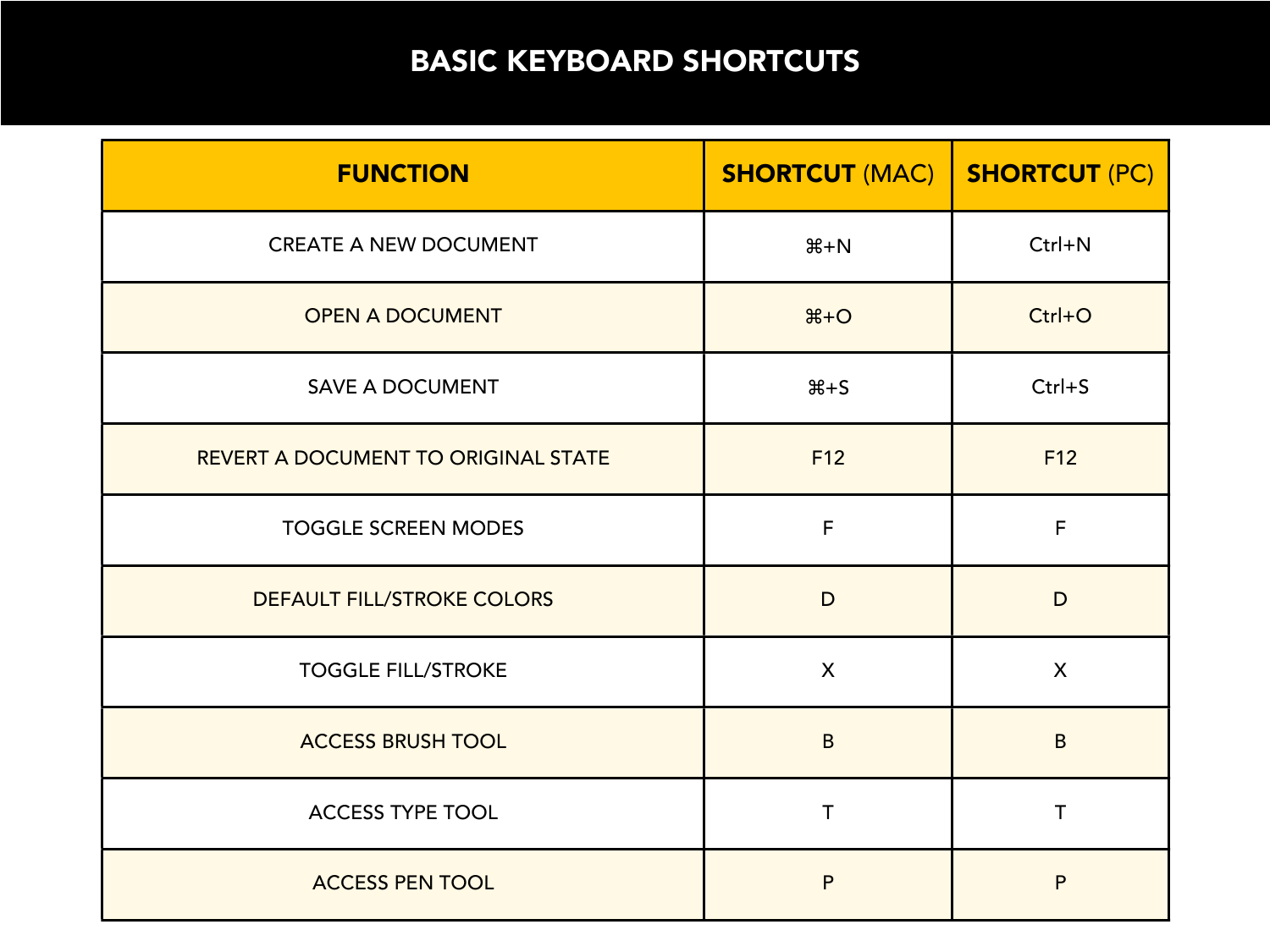## DOCUMENT KEYBOARD SHORTCUTS

| <b>FUNCTION</b>                                   | <b>SHORTCUT (MAC)</b>                                               | <b>SHORTCUT (PC)</b> |
|---------------------------------------------------|---------------------------------------------------------------------|----------------------|
| <b>VIEW ARTWORK AT 100% MAGNIFICATION</b>         | $#+1$                                                               | $Ctrl + 1$           |
| FIT ARTWORK ON SCREEN                             | $# + 0$                                                             | $Ctrl + 0$           |
| TEMPORARILY SWITCH TO HAND TOOL WHILE DRAWING     | Spacebar                                                            | Spacebar             |
| <b>ZOOM IN ON DOCUMENT</b>                        | $\mathcal{H} + (+)$                                                 | $Ctrl+(+)$           |
| ZOOM OUT ON DOCUMENT                              | $H + (-)$                                                           | $Ctrl+(-)$           |
| <b>LOCK SELECTED ARTWORK</b>                      | $#+2$                                                               | $Ctrl + 2$           |
| <b>LOCK ALL ARTWORK</b>                           | $Shift + \frac{1}{2} + Opt + 2$                                     | Shift+Ctrl+Alt+2     |
| <b>UNLOCK ALL ARTWORK</b>                         | $\frac{\mathcal{H} + \mathrm{Opt} + 2}{\mathcal{H} + \mathrm{Opt}}$ | $Ctrl+Alt+2$         |
| <b>DUPLICATE AN OBJECT</b>                        | Opt+Drag                                                            | Alt+Drag             |
| <b>CHANGE POINTER TO CROSSHAIR WHEN SELECTING</b> | <b>CAPS LOCK</b>                                                    | <b>CAPS LOCK</b>     |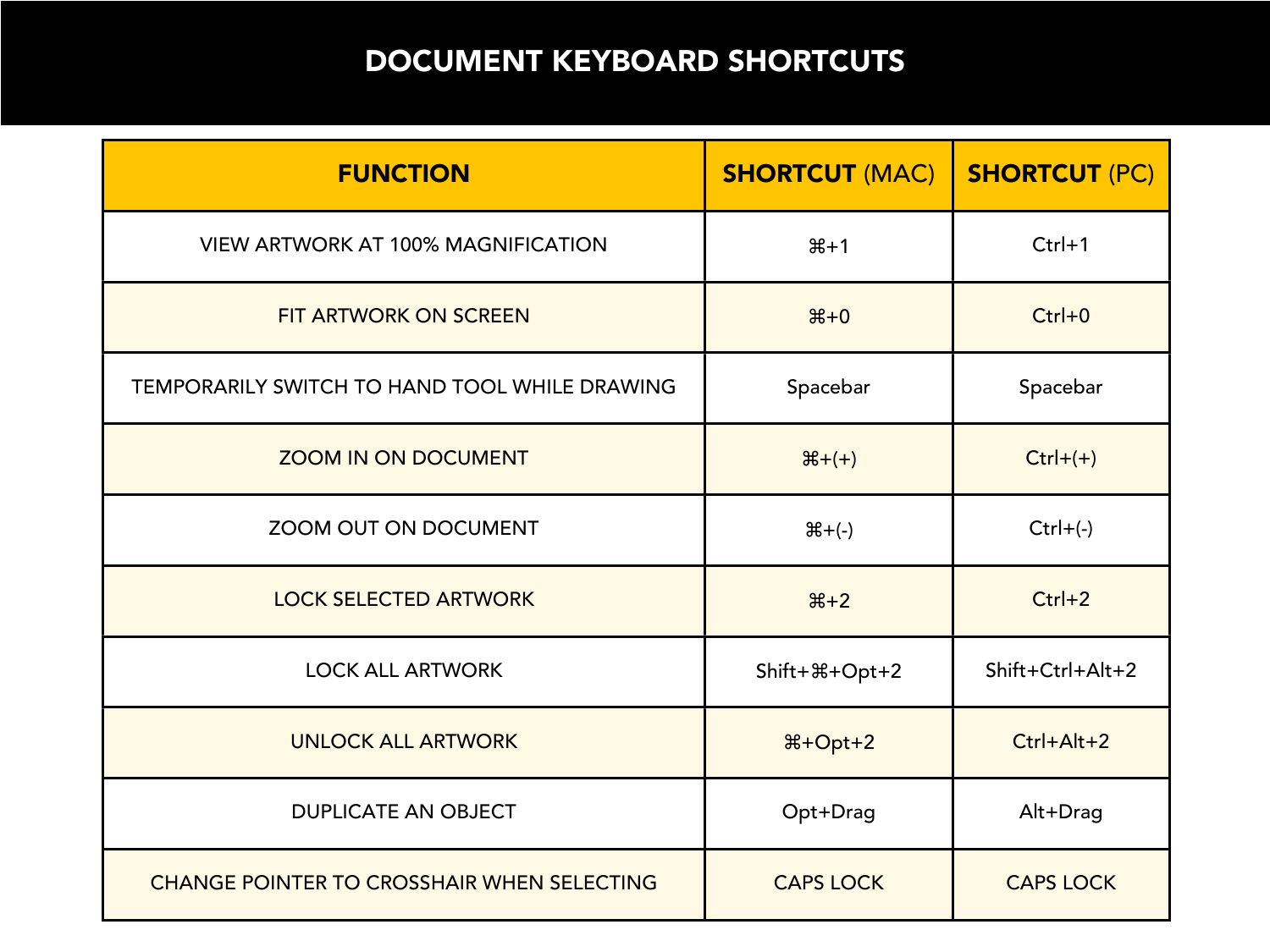## TYPE KEYBOARD SHORTCUTS

| <b>FUNCTION</b>                             | <b>SHORTCUT (MAC)</b>                            | <b>SHORTCUT (PC)</b>    |
|---------------------------------------------|--------------------------------------------------|-------------------------|
| MOVE ONE CHARACTER (Right or Left)          | Arrow Key(s)                                     | Arrow Key(s)            |
| <b>MOVE ONE WORD (Right or Left)</b>        | <b>H+Arrow Key(s)</b>                            | Ctrl+Arrow Key(s)       |
| ALIGN PARAGRAPH(S) (Left, Right, or Center) | <b><math>\mathcal{H}</math>+Shift+L, R, or C</b> | Ctrl+Shift+L, R, or C   |
| <b>JUSTIFY PARAGRAPH(S)</b>                 | <b>H+Shift+J</b>                                 | Ctrl+Shift+J            |
| <b>INSERT SOFT RETURN</b>                   | Shift+Return                                     | Shift+Enter             |
| <b>INCREASE TYPE SIZE</b>                   | $Shift + \mathcal{H} + \langle > \rangle$        | $Shift+Ctrl+ (>)$       |
| <b>DECREASE TYPE SIZE</b>                   | $Shift + \mathcal{H} + (<)$                      | $Shift+Ctrl+(<)$        |
| <b>INCREASE/DECREASE LEADING</b>            | Opt+Up/Down Arrow(s)                             | Alt+Up/Down Arrow(s)    |
| <b>INCREASE/DECREASE TRACKING</b>           | Opt+Left/Right Arrow(s)                          | Alt+Left/Right Arrow(s) |
| <b>RESET TRACKING/KERNING TO ZERO</b>       | <b>H+Opt+Q</b>                                   | $Ctrl+Alt+Q$            |